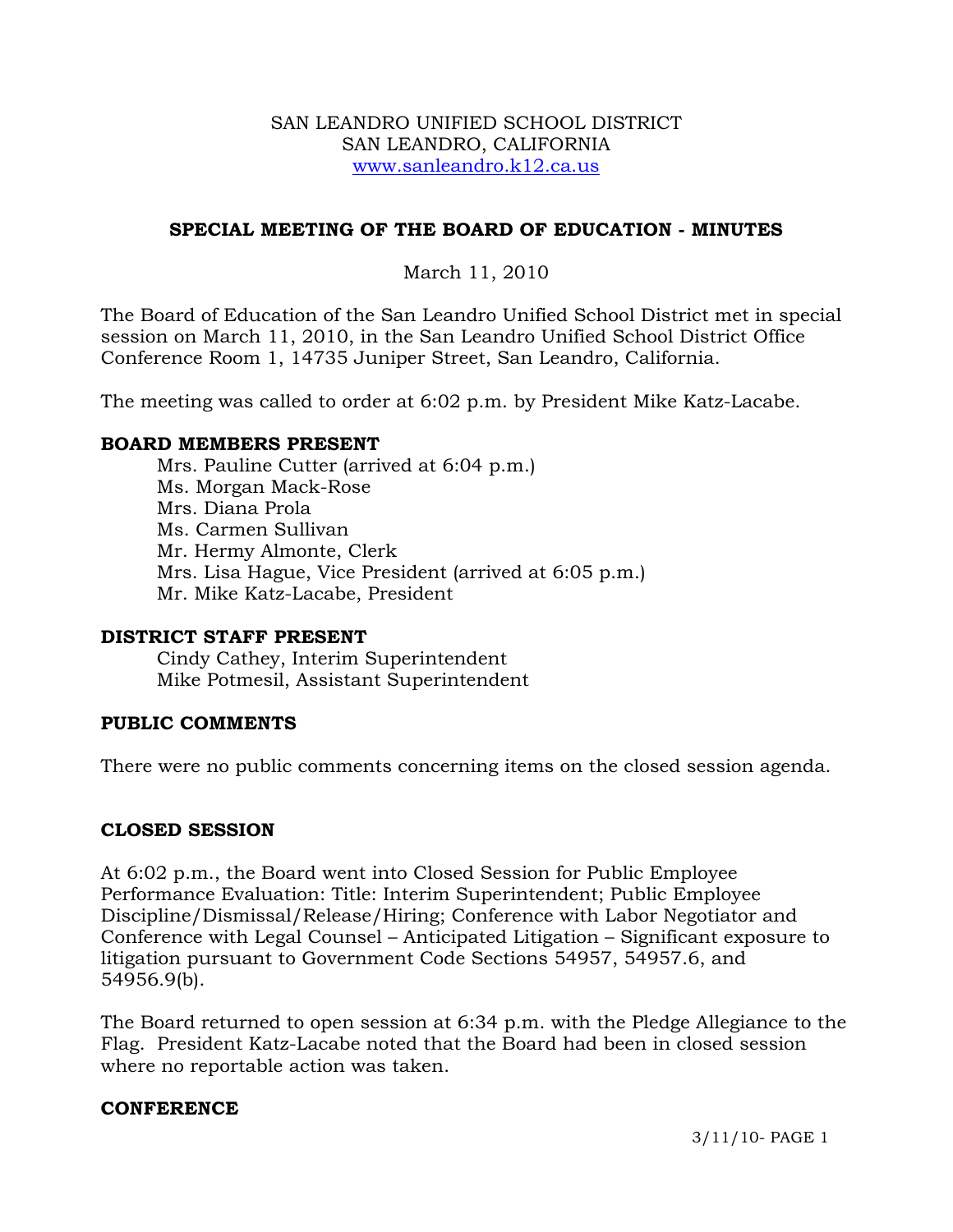## Facilities and Construction

## 5.1-C Construction Contract with Cal-Bay Construction Inc. for Window Replacements at Muir Middle, Garfield, Monroe and Wilson Elementary Schools

On a motion made by Trustee Prola and seconded by Trustee Cutter, the Board approved the construction contract with Cal-Bay Construction Inc. for Window Replacements at Muir Middle, Garfield, Monroe and Wilson Elementary Schools by a 7-0 vote.

## **ACTION**

#### Human Resources

### 2.1-A Resolution #10-19 Reduction or Elimination of Certain Particular Kinds of Services for the 2010-2011 School Year

Prior to the vote, Trustee Sullivan asked if these reductions would have a negative impact on the District's ability to meet our Program Improvement (PR) requirements, with Interim Superintendent Cathey hesitantly responding "no", recognizing that meeting PR requirements is complex.

On a motion made by Trustee Cutter and seconded by Trustee Almonte, the Board adopted Resolution #10-19 Reduction or Elimination of Certain Particular Kinds of Services for the 2010- 2011 school year by a 7-0 vote.

#### **BOARD MEMBER COMMENTS**

• Trustee Mack-Rose would like staff to consider scheduling a special workshop session for the purpose of clarifying any misunderstanding the community might have and to answer questions regarding staggered reading. Trustee Cutter would rather not schedule another special meeting, adding that it could be part of a regular scheduled Board meeting with Trustee Katz-Lacabe suggesting a presentation and discussion period.

 Interim Superintendent Cathey updated the Board stating that all the school sites have completed their presentations and have generated some creative alternative ideas which have been forwarded to the District administration. Staff will compile the information in a summary format describing the proposed alternatives, as well as those ideas that do not meet the District's program improvement requirements.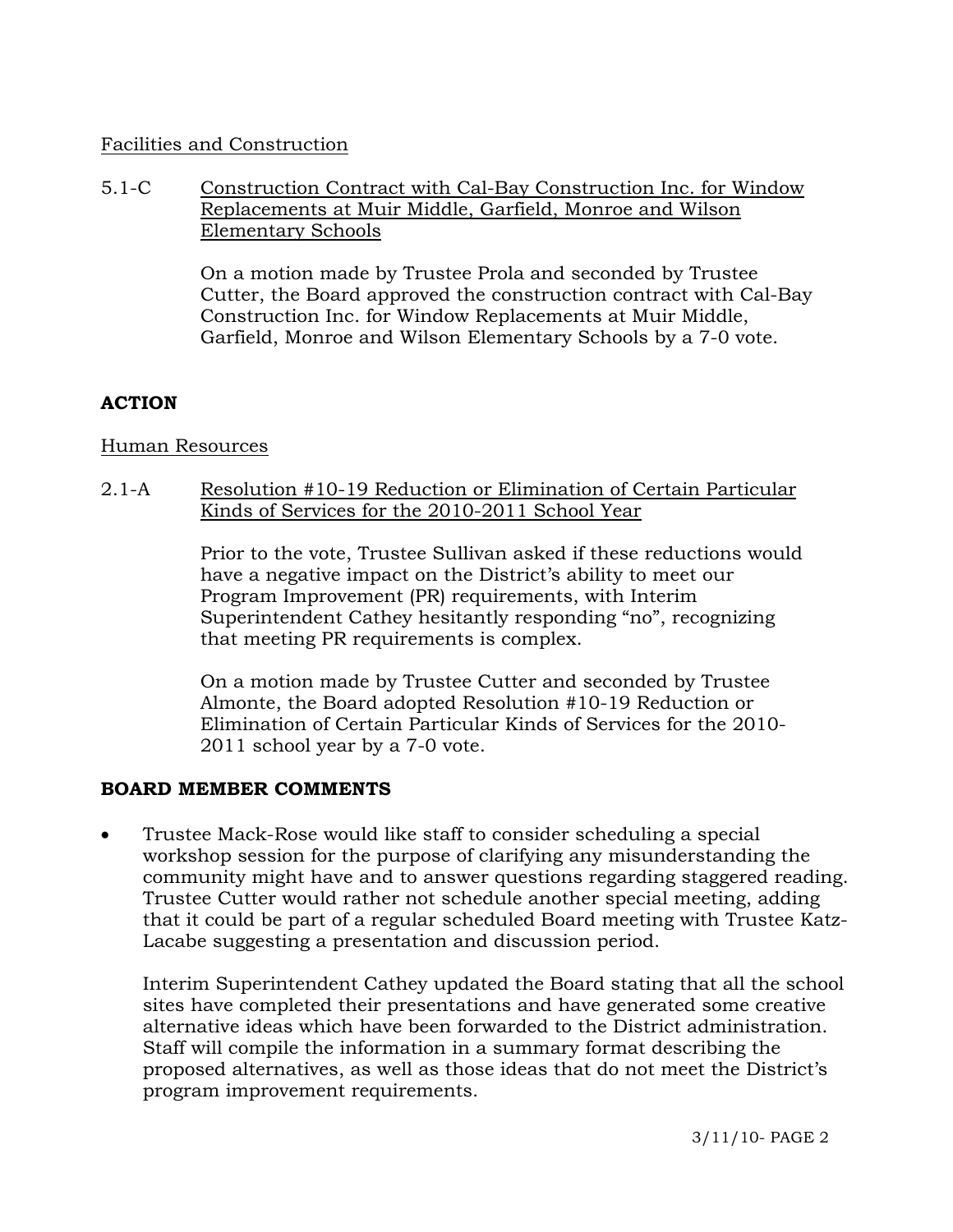Trustee Cutter suggested that once the information has been compiled, staff can recommend how to proceed and whether they feel a special board meeting is necessary. Trustee Mack-Rose reminded staff to be sure that principals notify staff and parents of the presentation.

 Trustee Mack-Rose commented that she will be out of town from March 19 through March 27.

- Trustee Sullivan announced that she has been accepted to the UCSF PhD in Nursing Program and that she was awarded a fellowship.
- Trustee Prola commented that her son, a Math teacher, received a lay-off notice from San Francisco Unified, hoping that it will be only temporary.